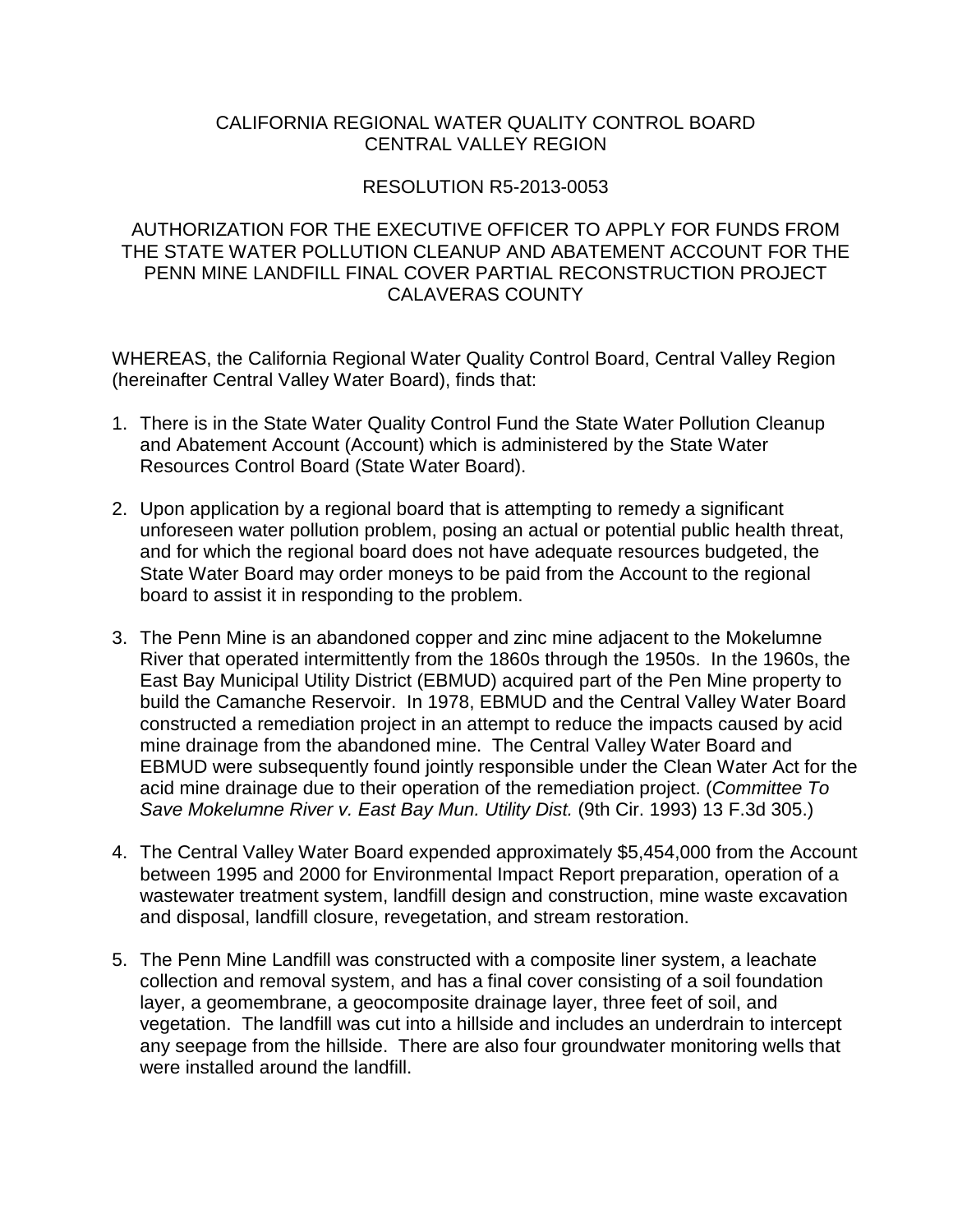- 6. Past funding agreements between EBMUD and the Central Valley Water Board have resulted in the equal sharing of costs associated with the Penn Mine project.
- 7. The Central Valley Water Board was previously authorized to expend funds from the Account under Account CA 138. During 2006, remaining funds in Account CA 138 were de-obligated and the account was closed.
- 8. The landfill continues to generate more leachate than was originally anticipated. The leachate volumes spike immediately after rainfall events indicating a significant source of surface water into the landfill. Leachate buildup on the landfill liner system is a threat to underlying groundwater quality and leachate is periodically removed from the landfill sump; however, no groundwater impacts have been detected in the monitoring wells to date.
- 9. The leachate is highly acidic and contains very high concentrations of metals due to contact with the acid-generating mine waste rock in the landfill and costs for hauling and disposal of the leachate will continue until the source of water into the landfill is abated.
- 10.An investigation was conducted in 2012 by Shaw Environmental & Infrastructure, Inc. (Shaw) to find the source of water into the landfill. Shaw submitted an 18 January 2013 *Investigation Summary Report & Recommendations* report wherein Shaw concludes that the most likely source of the water into the landfill is through the gap between the cover and the liner despite the designed overlap of the cover system with the underlying liner system.
- 11.The Shaw report recommends performing work to weld the final cover geomembrane to the liner geomembrane and to reconstruct the radial drain around the landfill perimeter to eliminate the potential source of surface water into the landfill.
- 12.A 12 March 2013 detailed cost estimate for the proposed work totaling \$702,370 was submitted to the Central Valley Water Board and EBMUD. A 10 May 2013 revised cost estimate totaling \$946,181 was submitted to incorporate additional necessary features requested by Central Valley Water Board and EBMUD staff. EBMUD also informed Central Valley Water Board staff that there would be additional third party oversight costs for the project estimated at \$55,000. Half of these costs would be \$500,590.
- 13.The Penn Mine Landfill project requires \$600,000 to pay for the Central Valley Water Board's share of the final cover partial reconstruction project, including an approximate 20 percent contingency to cover unforeseen costs that could be encountered during the reconstruction work. Any funds remaining after the work is completed can be de-obligated and the account can be closed. The Central Valley Water Board, EBMUD, and Shaw are currently discussing a cost-sharing agreement that would release Shaw from obligations imposed by Change Order 8 in exchange for a commitment from Shaw to fund a portion of the final cover partial reconstruction project. Though such an